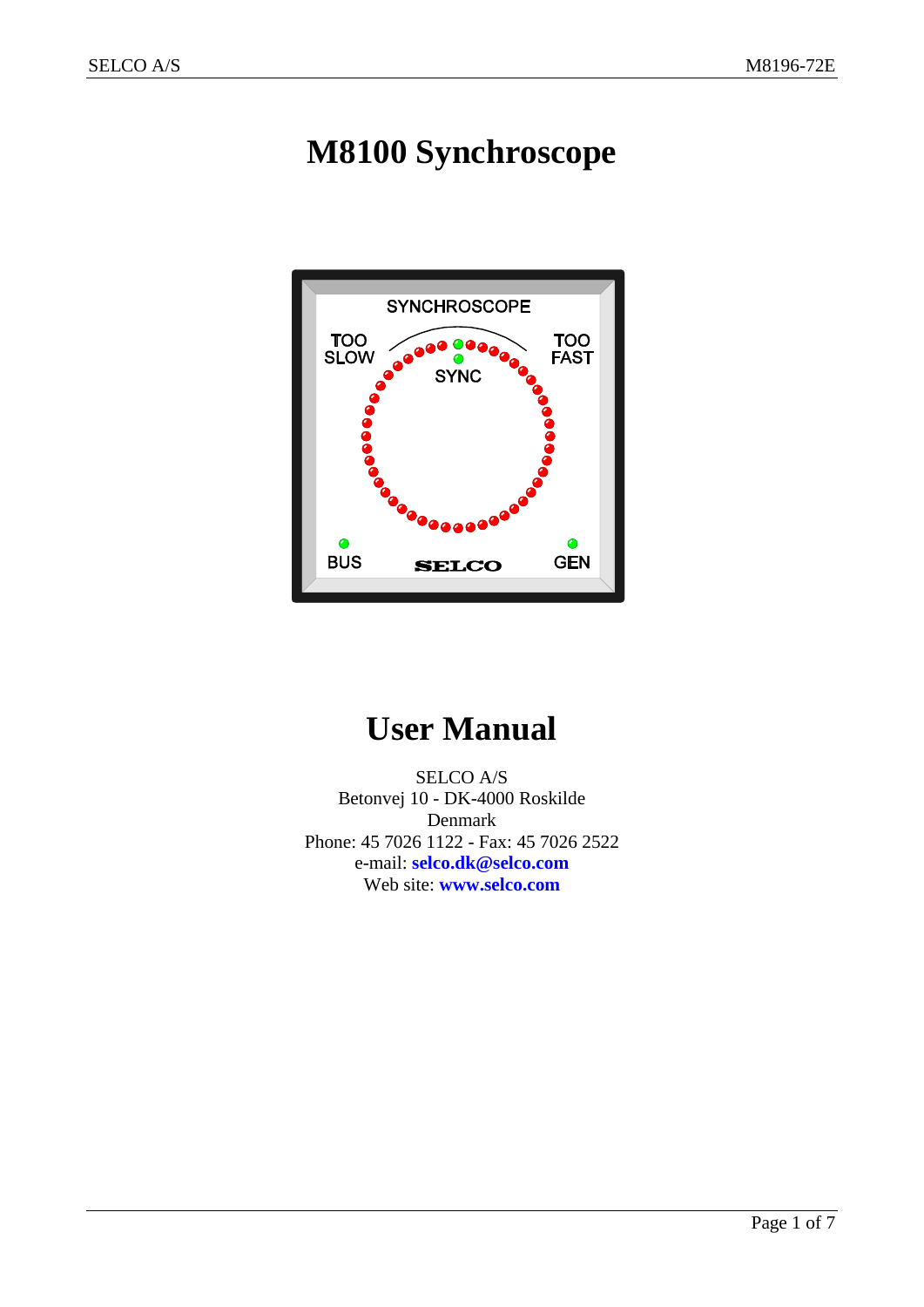### **Table of contents**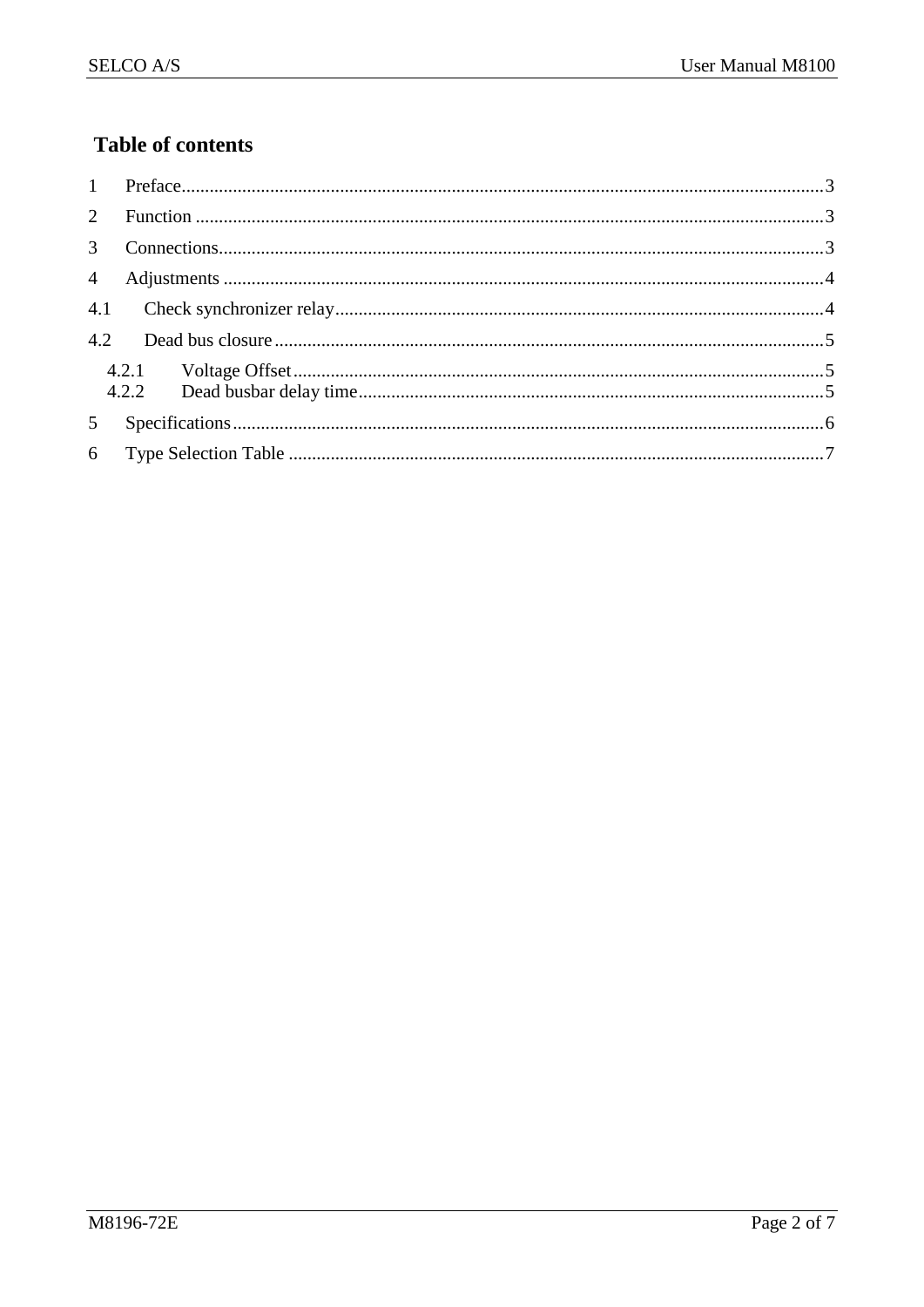### <span id="page-2-2"></span><span id="page-2-0"></span>**1 Preface**

This manual describes the M8100 Synchroscope with built-in check synchronizer relay and dead bus closure function.

### <span id="page-2-1"></span>**2 Function**

The M8100 Synchroscope provides illuminated indication of the actual phase difference between generator voltage and bus voltage. If the vector and the light spot turn clockwise, the generator frequency is too high and must be reduced. The light spot turning anti clockwise indicates a lower generator frequency, and consequently it must be increased.

In case the generator and busbar voltage and frequency and phase angle are within acceptable limits, the built-in check synchronizer relay will activate. The limits of above parameters can be adjusted by a potentiometer on the rear side of the unit.

For clearing of blackout situations the M8100 Synchroscope can be set up to connect a live generator to a dead busbar (dead busbar closure function). When enabled, the M8100 Synchroscope will give a close command to the generator breaker in case it detects that the busbar voltage is below dead busbar voltage offset limit and the generator has reached at least 80% of its nominal voltage. The busbar must be dead during the entire dead busbar delay time (this time delay is also adjustable). The purpose of the dead busbar voltage offset is to give room for possible noise on the busbar voltage input of M8100 Synchroscope.

**Warning:** As this function could lead to short circuits (e.g. when more than one generator are connecting to a dead busbar at the same time, this function should be treated carefully.

### **3 Connections**



**Before commissioning, make sure that the phase sequences of generator and busbar connections are correct.**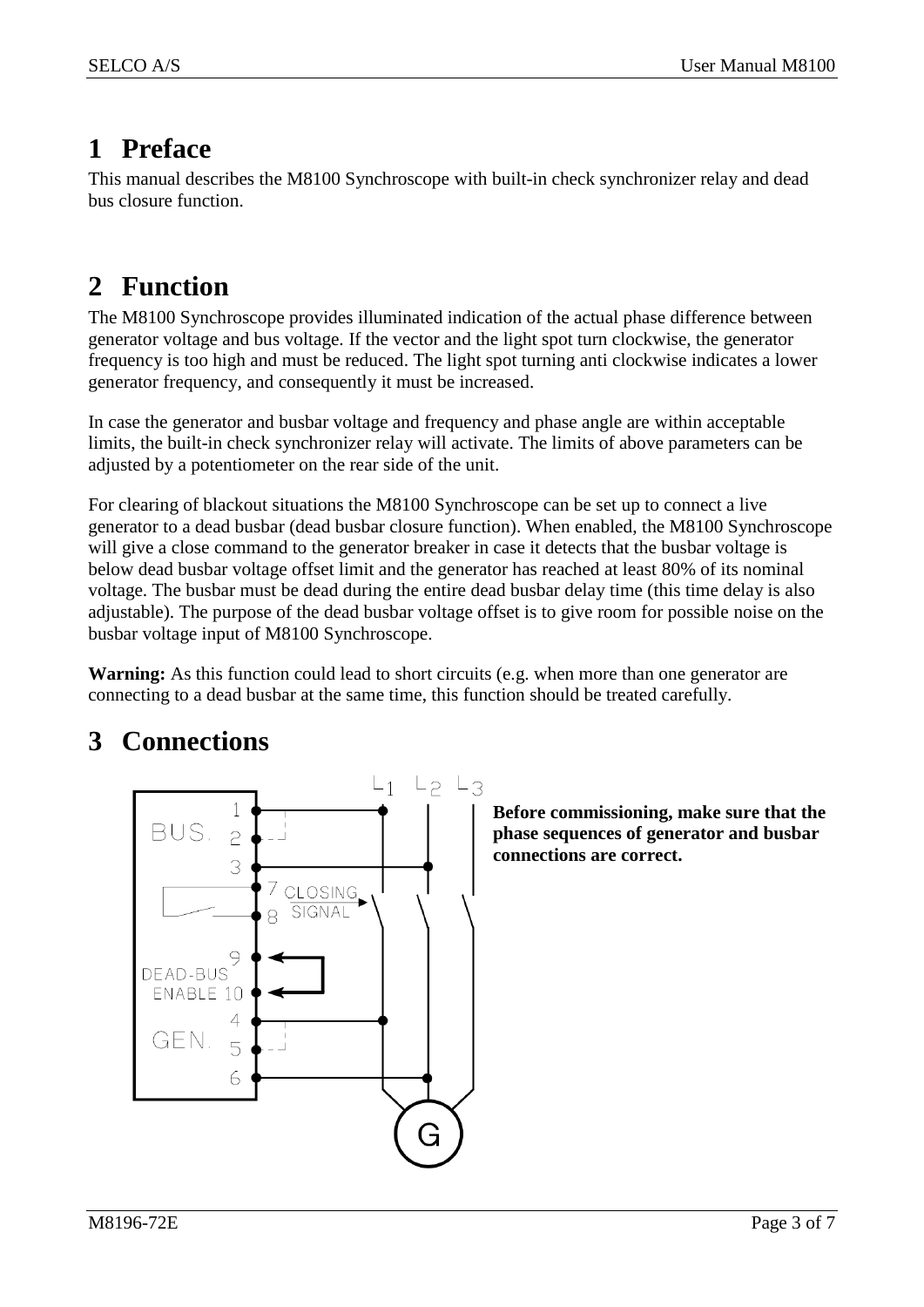### <span id="page-3-0"></span>**4 Adjustments**

On the rear side of the unit are a number of potentiometers and DIP switches for programming of the unit:



### <span id="page-3-1"></span>**4.1 Check synchronizer relay**

On DIP switch S1 pin 1 the check synchronizer relay can be programmed to offer a constant closing signal that remains activated as long as voltage-, frequency-, and phase difference between generator and busbar voltage are within limits for automatic closure, or a pulse signal of 0,4 or 0,8s.

S1, pin1 OFF, pulse signal

S1, pin1 ON, constant signal

In case S1, pin1 is in OFF position, S1, pin2 can be used for programming the length of the closing pulse:

S1, pin 2 OFF, closing pulse of 0,4s

S1, pin 2 ON, closing pulse of 0,8s

On potentiometer P1 the acceptable limits for voltage-, frequency- and phase deviation can be adjusted. It is a combined setting on one potentiometer. Narrowest limits are adjusted by turning P1 counter clockwise until end position. Then the limits are as follows:

 $\Delta U = 10\%$  $\Lambda$ f = 0.15Hz  $Δφ = 6°$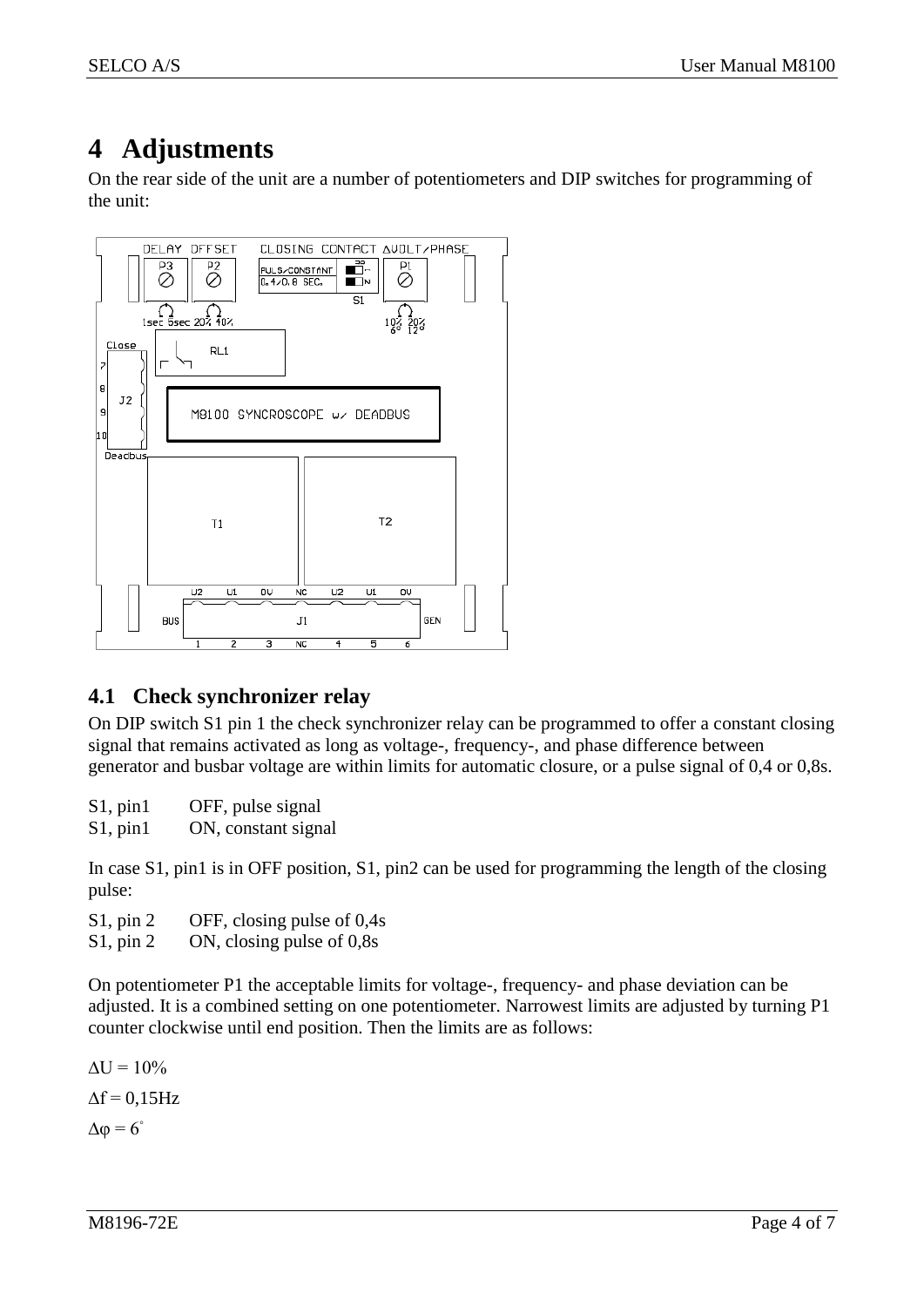The highest tolerance is adjusted by turning the potentiometer P1 clockwise until end position. Then the limits are as follows:

 $\Delta U = 20\%$  $\Lambda$ f = 0.3Hz  $Δφ = 12<sup>°</sup>$ 

#### <span id="page-4-0"></span>**4.2 Dead bus closure**

This function enables the built-in check synchronizer relay to close the circuit breaker even though there is no voltage on the busbar. The generator voltage must be at least at 80% of the nominal voltage before the dead bus closure can activate.

For activating the dead bus closure, terminals 9 and 10 must be bridged.

#### <span id="page-4-1"></span>**4.2.1 Voltage Offset**

The purpose of the dead busbar voltage offset is to give room for possible noise on the busbar voltage input of M8100 Synchroscope.

The M8100 Synchroscope considers the busbar to be dead in case the busbar voltage is below the dead busbar voltage offset. This offset can be adjusted by potentiometer P2. The range is between 20% of nominal voltage to 40% of nominal voltage.

Turning P2 counter clockwise until end position means 20%.

Turning P2 clockwise until end position means 40%.

#### <span id="page-4-2"></span>**4.2.2 Dead busbar delay time**

The dead bus closure facility will only close the breaker to the dead busbar in case the busbar voltage has been below the voltage offset limit during the entire time delay. This time delay can be adjusted by potentiometer P3.

Turning P3 counter clockwise to end position: delay  $= 1$ s

Turning P3 clockwise to end position:  $delay = 5s$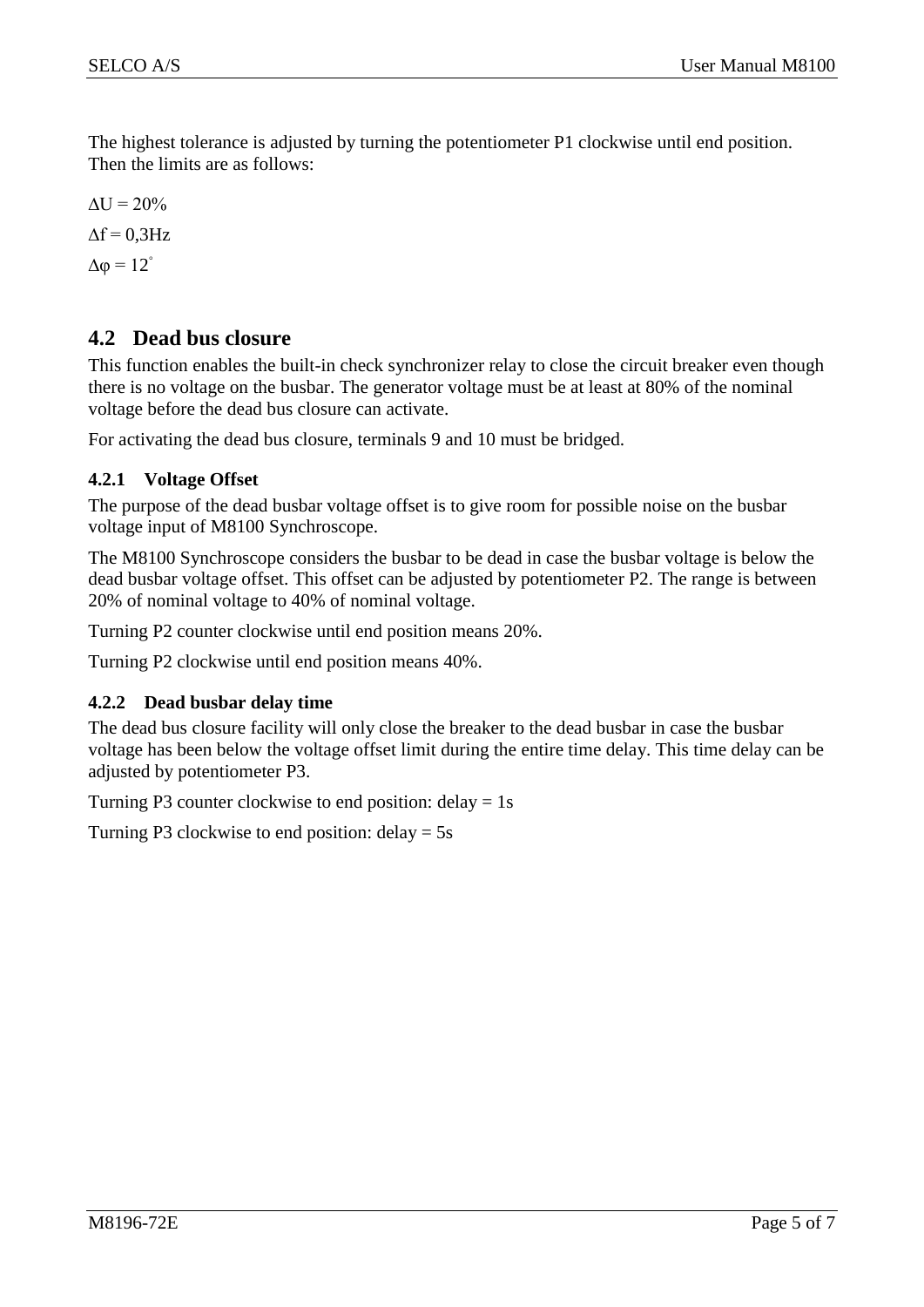## <span id="page-5-0"></span>**5 Specifications**

| Max. Voltage                          | 660V                                          |  |  |
|---------------------------------------|-----------------------------------------------|--|--|
| Voltage range                         | 70 - 110%                                     |  |  |
| Consumption                           | 2x 3VA max.                                   |  |  |
| Frequency range                       | 35 - 70Hz                                     |  |  |
| Pull in / drop out diff. frequency    | $\pm$ 9Hz                                     |  |  |
| Operating temperature                 | -20 $^{\circ}$ C to +70 $^{\circ}$ C          |  |  |
| <b>EMC</b>                            | CE according to EN50081-1, EN50082-1,         |  |  |
|                                       | EN50081-2, EN50082-2                          |  |  |
| Approvals                             | Certified by major classification societies   |  |  |
| Burn-in                               | 50 hours before final test                    |  |  |
| Enclosure material                    | Flame retardant                               |  |  |
| Weight                                | 0.7kg                                         |  |  |
| Dimensions                            | 96 x 96 x 80mm (H x W x D)                    |  |  |
| Panel cut out                         | 92 x 92mm (H x W)                             |  |  |
| Check sync. relay                     |                                               |  |  |
| Voltage difference                    | $10 - 20%$                                    |  |  |
| Frequency difference                  | $0.15$ - $0.3\mathrm{Hz}$<br>Combined setting |  |  |
| Phase difference                      | $6 - 12^{\circ}$                              |  |  |
| Dead bus delay                        | $1s - 5s$                                     |  |  |
| Dead bus voltage offset               | 20% - 40%                                     |  |  |
| Min. generator voltage for DB closure | 80% of nominal voltage                        |  |  |
| Contact rating                        | AC: 250V, 1.2A, 125VA                         |  |  |
|                                       | DC: 30V, 1A, 30W                              |  |  |

**The specifications are subject to change without notice.**